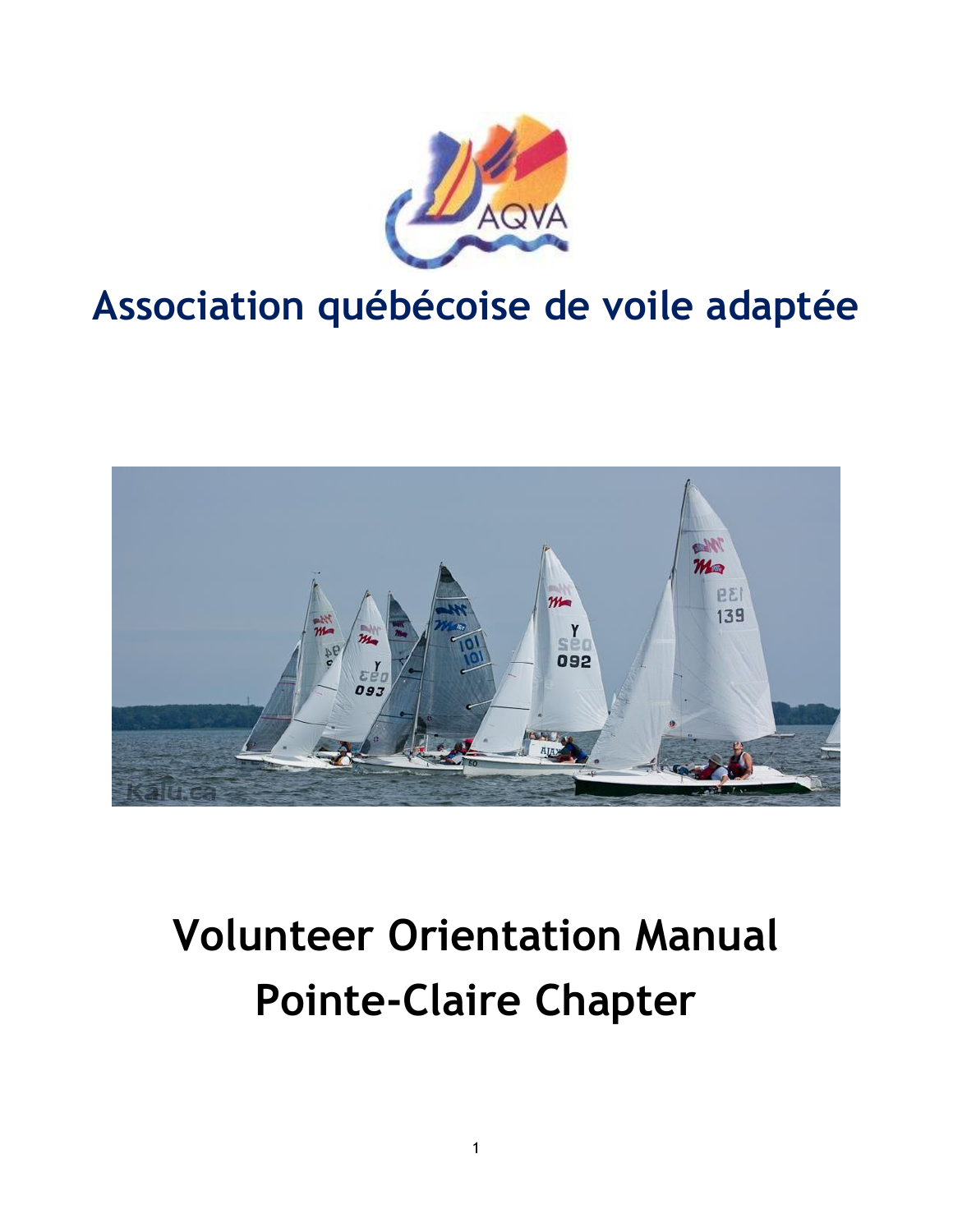## **TABLE OF CONTENTS**

| Our Mission            | $\overline{\mathbf{3}}$ |
|------------------------|-------------------------|
| <b>Our Goals</b>       | $\mathbf{3}$            |
| Our Programs           | $\overline{\mathbf{3}}$ |
| <b>Our Sailors</b>     | $\overline{\mathbf{4}}$ |
| <b>Our Boats</b>       | $5\phantom{.0}$         |
| Our Team               | $6\phantom{a}$          |
| How we're funded       | $6\phantom{a}$          |
| Volunteering with AQVA | $\overline{7}$          |
| Volunteer roles        | $\overline{7}$          |
| Disability awareness   | 14                      |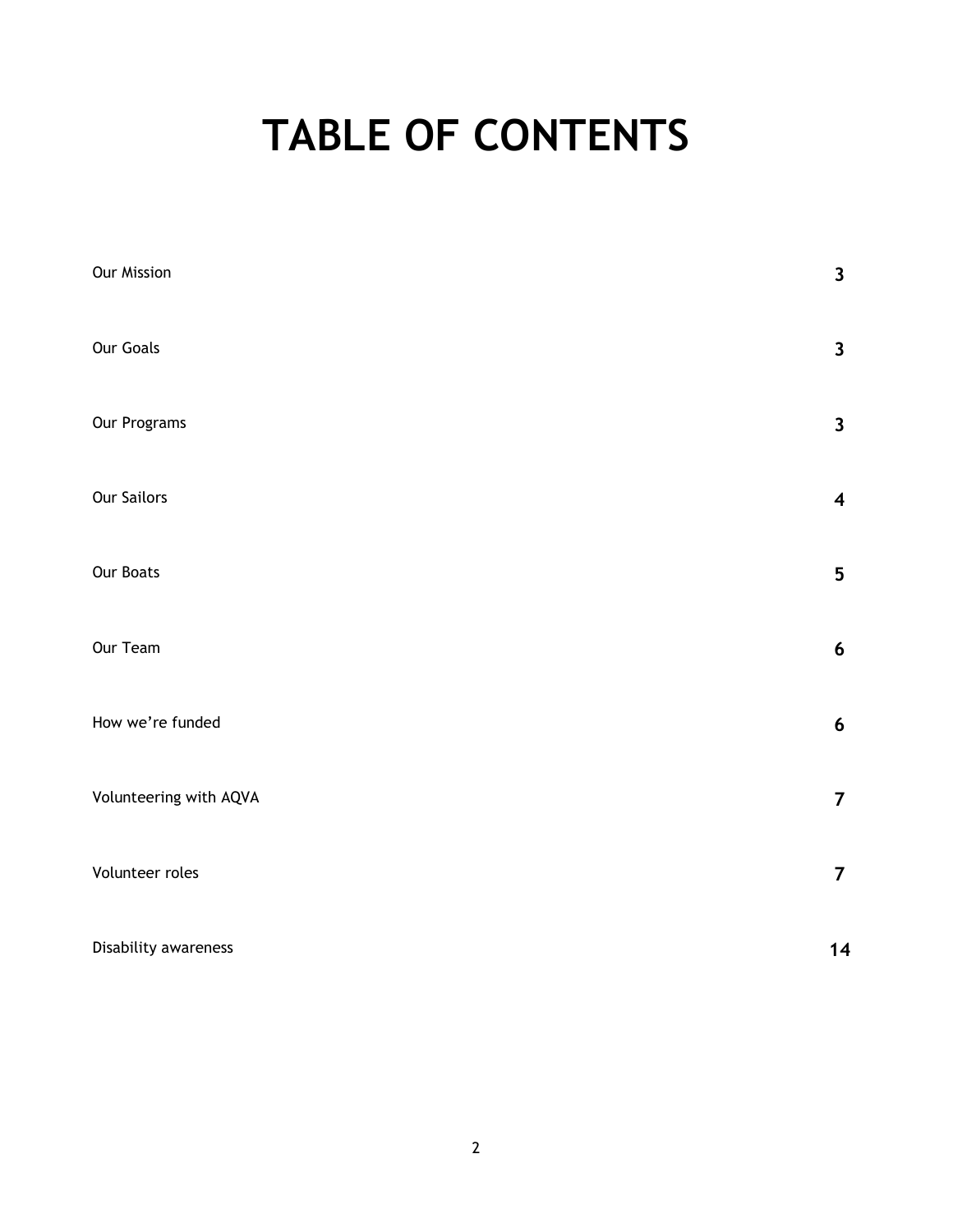# Welcome on Board!

## Our Mission

*Provide the opportunity to people with significant physical and/or sensory deficits to improve their quality of life and their integration into the community by learning to sail independently.*

## Our Goals

- Contribute to the short- medium or long-term rehabilitation process of people with physical and/or sensory deficits.
- Develop self-esteem and self-confidence by being able to participate independently in a recreational activity.
- Prevent social isolation of certain people with disabilities by integrating them into the association's social activities.
- Increase public awareness of the realm of possibilities available to people with disabilities which allows them to participate in a sport often considered inaccessible

## Our Programs

*Recreation Program:* for those wanting to spend some relaxing time on the water, perhaps as an extension of a rehabilitation program

*Learn to Sail Program:* for those seeking more in depth knowledge and skills, an adapted version of the Sail Canada's CANSail program can be followed.

*Racing Program:* for sailors who wish to hone their skills and satisfy their competitive spirit! There are three training sessions per week and sailors can also participate in out of town regattas and AQVA's Coupe du Québec regatta in Pointe-Claire.

*Groups:* We also receive groups of sailors, such as classes from special schools, day camps for children with disabilities and support groups for adults with disabilities.

AQVA's programs run seven days/week. Sailors must reserve an outing in advance. Each recreational or learnto-sail (LTS) outing lasts approximately 1.5 hours and the sailor is accompanied by a sailing instructor (AQVA staff) or sailing companion (AQVA volunteer.) Racing outings take place on Monday and Thursday evenings and Saturday mornings and last about 4 hours. Sailors pay an annual membership fee of \$15 and then \$15 for each recreation and LTS outing and \$25 for a racing session.

When an individual sailor comes for the first time an AQVA volunteer occupational therapist performs an evaluation to determine the safest manner for the sailor to get on and off the dock and in and out of the boat as well as any needs for special positioning or use of the power assist system. Some sailors are able to easily climb in and out of the boats but many of them are transferred to and from their wheelchairs and the boat using a battery-operated lift system.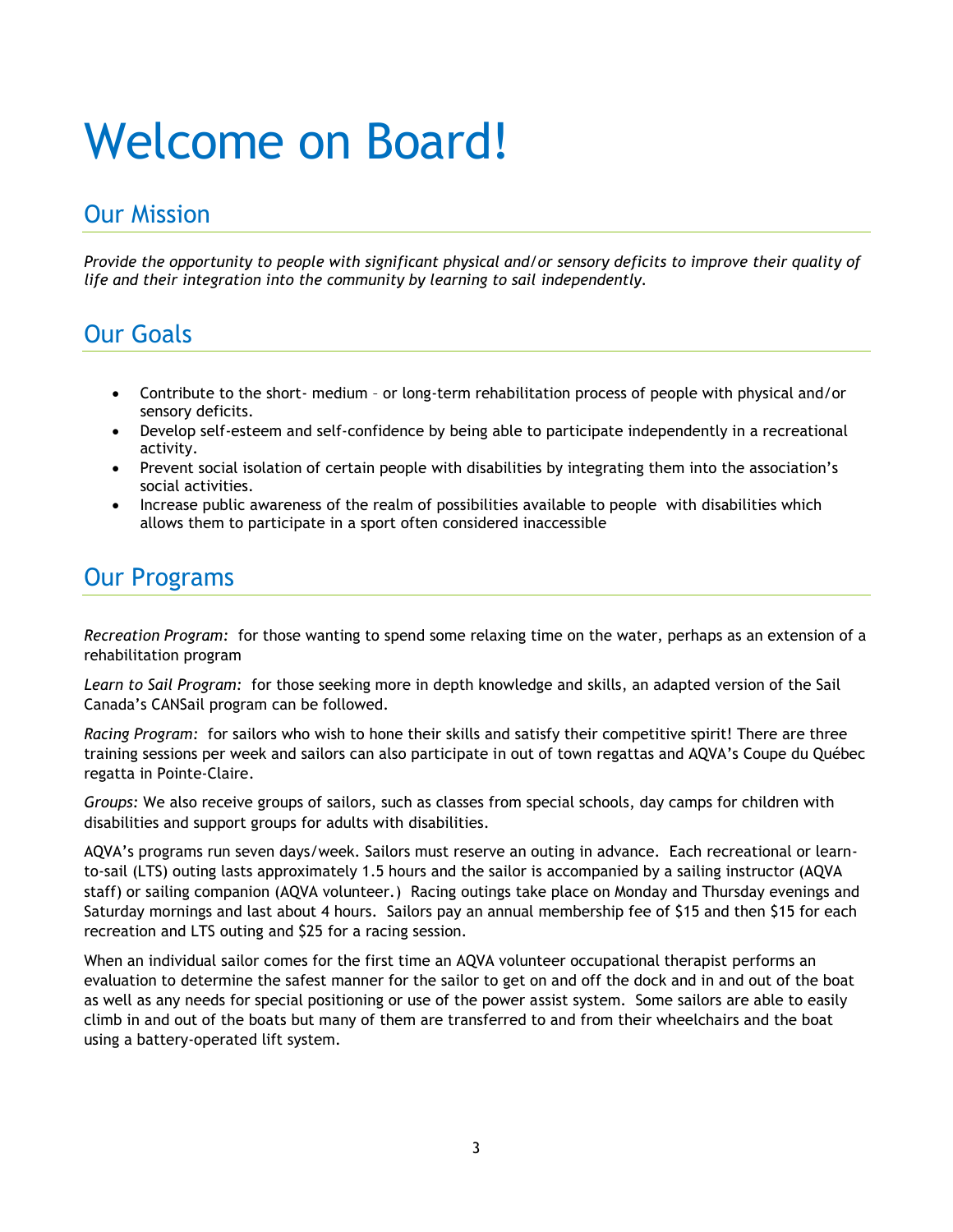## Our Sailors

Some of our sailors have been disabled their entire life, perhaps due to disease or a difficult birth. Some have become impaired more recently, following an accident or stroke. Still others battle degenerative conditions such as multiple sclerosis or a host of other debilitating diseases. For some, AQVA represents a return to a sport they love, but had to give up due to circumstances out of their control. Many thought they would never sail again, and were pleasantly surprised! The majority however, are rookies to the sailing world and simply thrilled to become acquainted with such and exciting and liberating sport, especially when it means one of the few times of the week when a wheelchair, walker or other mobility aid gets left behind and the waters of Lac St Louis are theirs to explore. (See also page 14: Disability awareness)







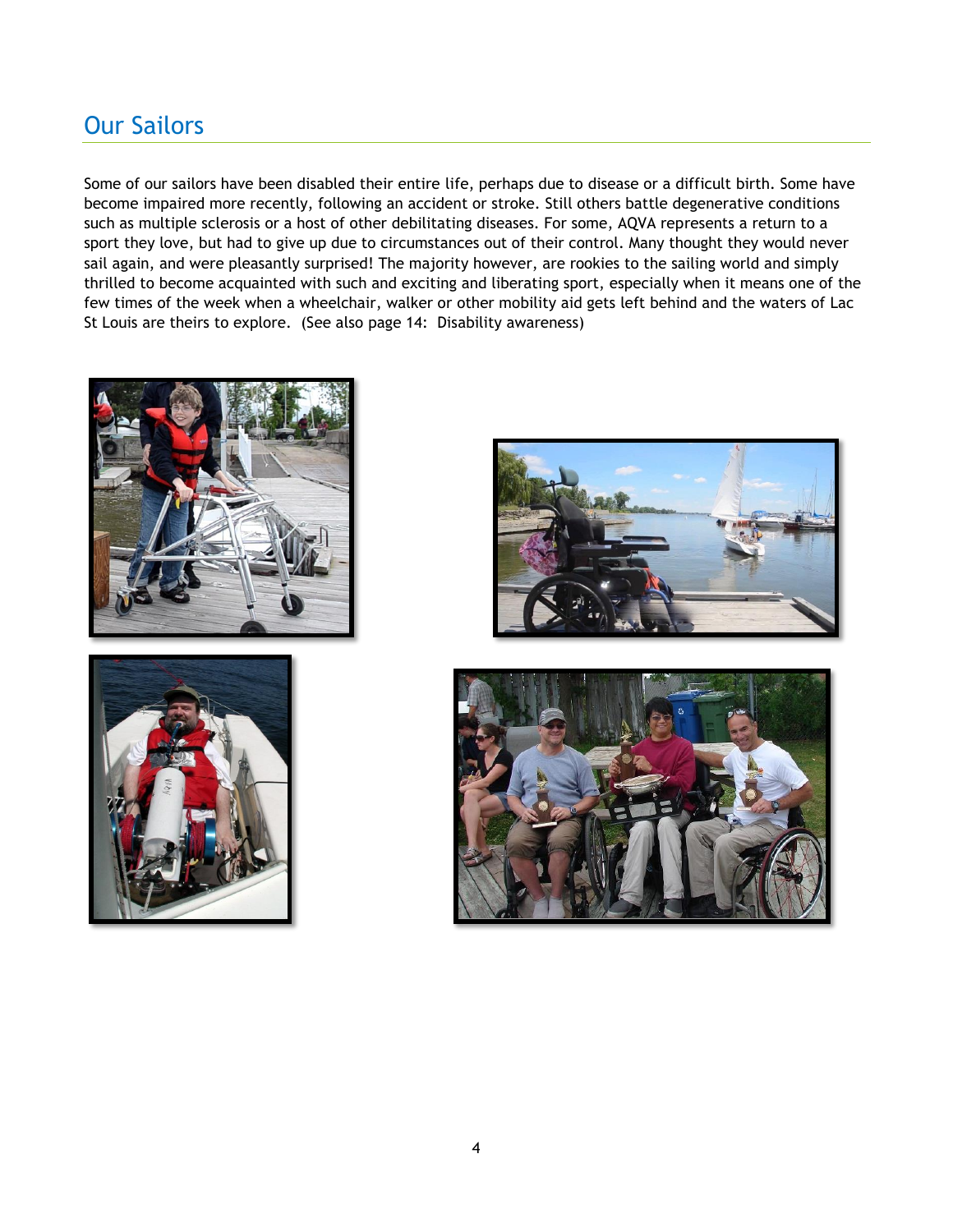## Our Boats

### The Martin 16



The Martin 16 is a keelboat, though some would say disguised as a dinghy. It is nimble, fun in a breeze but with a 330lb keel it has the key safety feature – impossible to capsize! The cockpit layout is cleverly designed to cater to those with limited mobility: The helmsmen sits low in the boat, facing forward with a central "joystick" style tiller and both sheets led through a central easy-to-reach pulley. All other adjustments - boom vang, cunningham, outhaul, bilge – are also within arm's reach.

Sailors who do not have full use or strength of their arms or hands can use a Power Assist system. An autohelm box can be easily fitted onto the boat. The autohelm has a small, almost effortless joystick – similar to a video game control – that can be used to steer the boat. In addition, a windlass (winch) can also be fitted on to the boat to control the sails with the joystick: left or right for steering, forward or back to ease or trim sails.



Amazingly, the boat can be even further adapted: the autohelm can be controlled by a straw system called the "**sip n' puff**". As the name indicates, instead of controlling the helm and sails with hands, the sailor uses their breath. By just inhaling or exhaling gently into the straws, the rudder will move left or right and the sails can be let out or drawn in. With this amazing design, high-level quadriplegics – those with *no* movement below the neck – can independently sail the boat.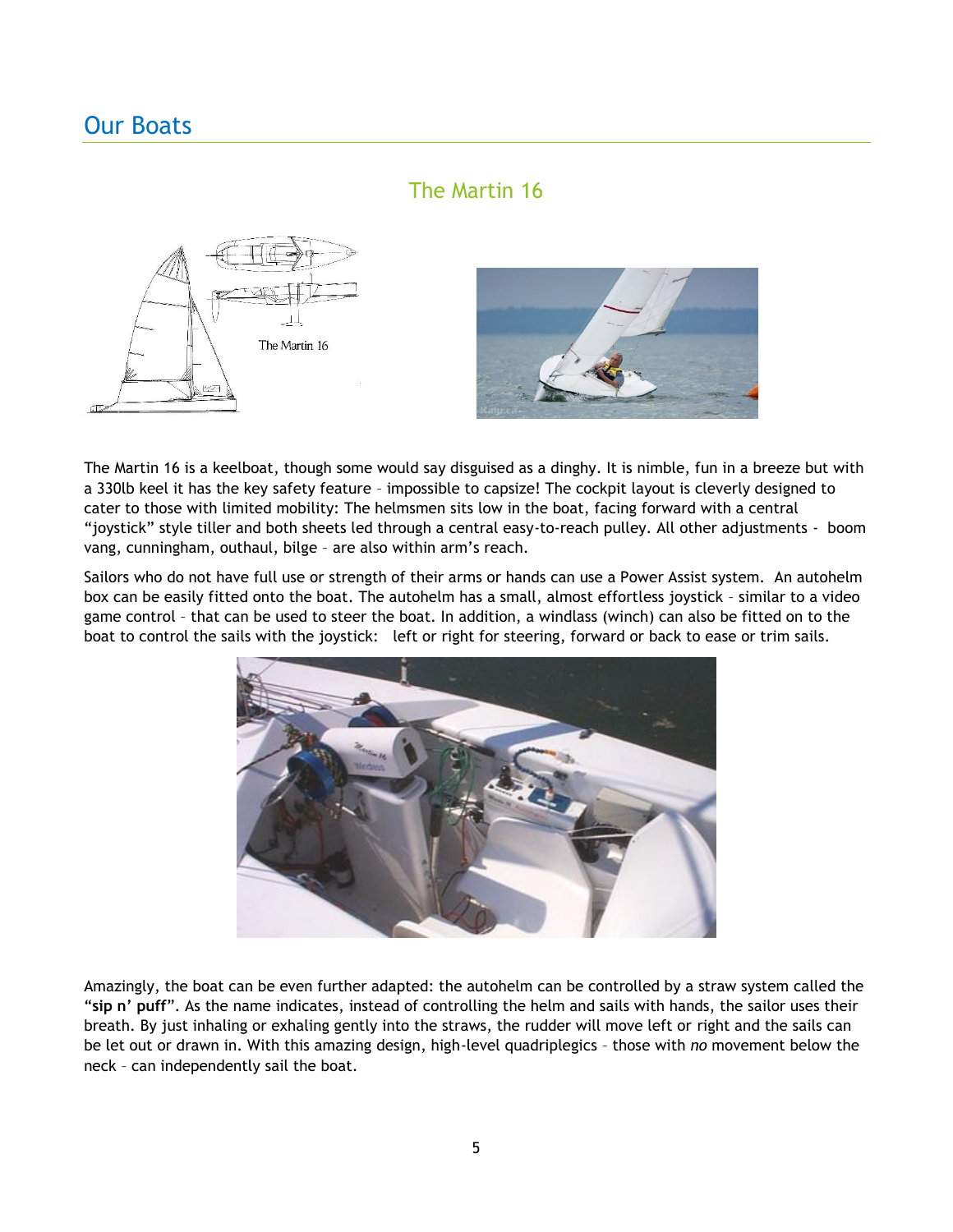### The 2.4mR





The 2.4mR is a one person Scandinavian designed boat that was not designed for sailors with disabilities but just happens to be particularly well-suited due to the fact that the sailor stays seated in one place and all controls for steering, trimming, etc. are within hands reach. Sailors with and without disabilities compete against each other on a level playing field. The 2.4mR is used for the one-person event in the Paralympics.

## Our team

AQVA's sailing instructors all have Sail Canada instructor certification. The coordinator makes the bookings for outings, collects money and provides assistance on the dock. The staff are overseen by a manager who insures that everything runs smoothly.

AQVA's board of directors is comprised mainly of disabled individuals who are also participants in the program.



## How we're funded

Membership fees & sailing fees generate some revenue. Salaries comprise the major part of our budget for which we receive partial financial assistance from the federal Summer Jobs program as well as provincial and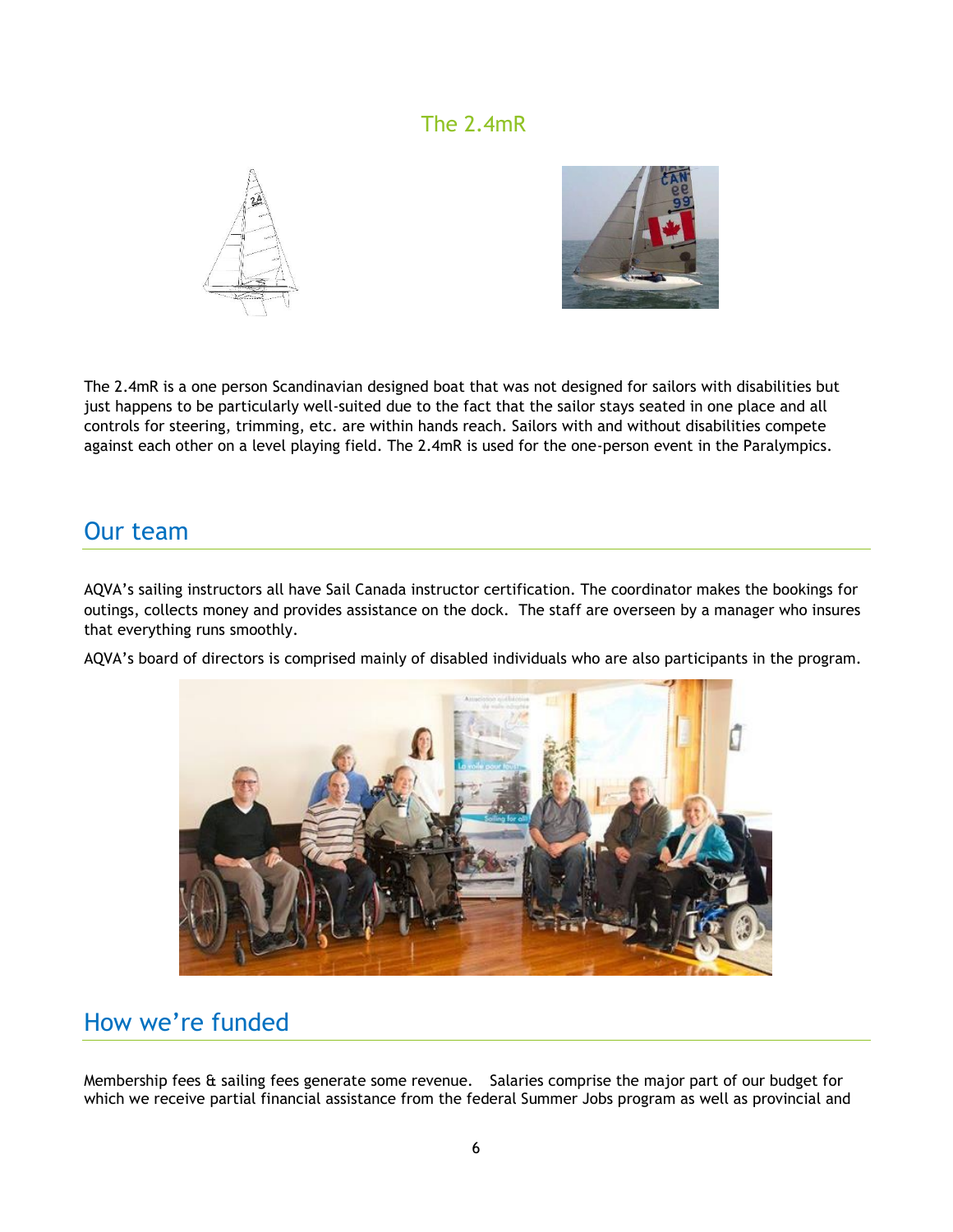municipal recreation support program. We must therefore fund raise in order to cover the balance of our costs such as yacht club fees, insurance, repairs, etc. Our biggest fundraising activities are our annual raffle, which has been a success thanks to the support of Air Canada who offer free plane tickets as prizes, and the Sperry Top Sider McAuslan Cup regatta which is organized for our benefit by members of the Royal Saint Lawrence Yacht Club.

AQVA is a registered charity and all personal donors receive a tax receipt.

## Volunteering with AQVA

AQVA's activities are volunteer intensive*.* It just wouldn't happen without all of our volunteers who help us with every aspect of running a successful and safe sailing program.

- *Your level of commitment is up to you.* Let us know what level of involvement you feel comfortable with. If you do commit to helping out on a particular day -- please arrive promptly, and call us a day ahead if you're unable to make it.
- *Safety and security*: The safety and security of the AQVA members and volunteers is important to us. First Aid knowledge and Disability Awareness are welcome. Due to the special circumstances of our members, a security and reference check will be performed on new volunteers.
- *Liability and insurance: AQVA carries a \$5,000,000 General Liability insurance. As in most leisure activities there is a degree of risk involved - physical exertion and being near the water. All participants are required to complete and sign a Release and Waiver of Liability.*

With your help we can all make the sport and recreation of sailing accessible to those that otherwise wouldn't be able to sail. You will make new friends, experience memorable moments and most of all, you will be greatly appreciated!

To book a volunteer assignment with AQVA, please call (514) 694-8021. If you receive the recorded message, leave a message regarding the time you're available and your phone number. We will call you to confirm your assignment. Or you can send an email to aqva.reservation@gmail.com

If you have to cancel or reschedule your assignment, please give us at least 24 hours' notice.

The volunteer check in is at the AQVA office in the Sail Shed at the Pointe Claire Yacht Club at 1 ave. Cartier, Pointe-Claire.

## Volunteer roles

There are a variety of volunteer roles that need to be filled. In all cases, the necessary training for you to perform these jobs will be provided. If you're unclear about what your duties are, PLEASE ASK for clarification.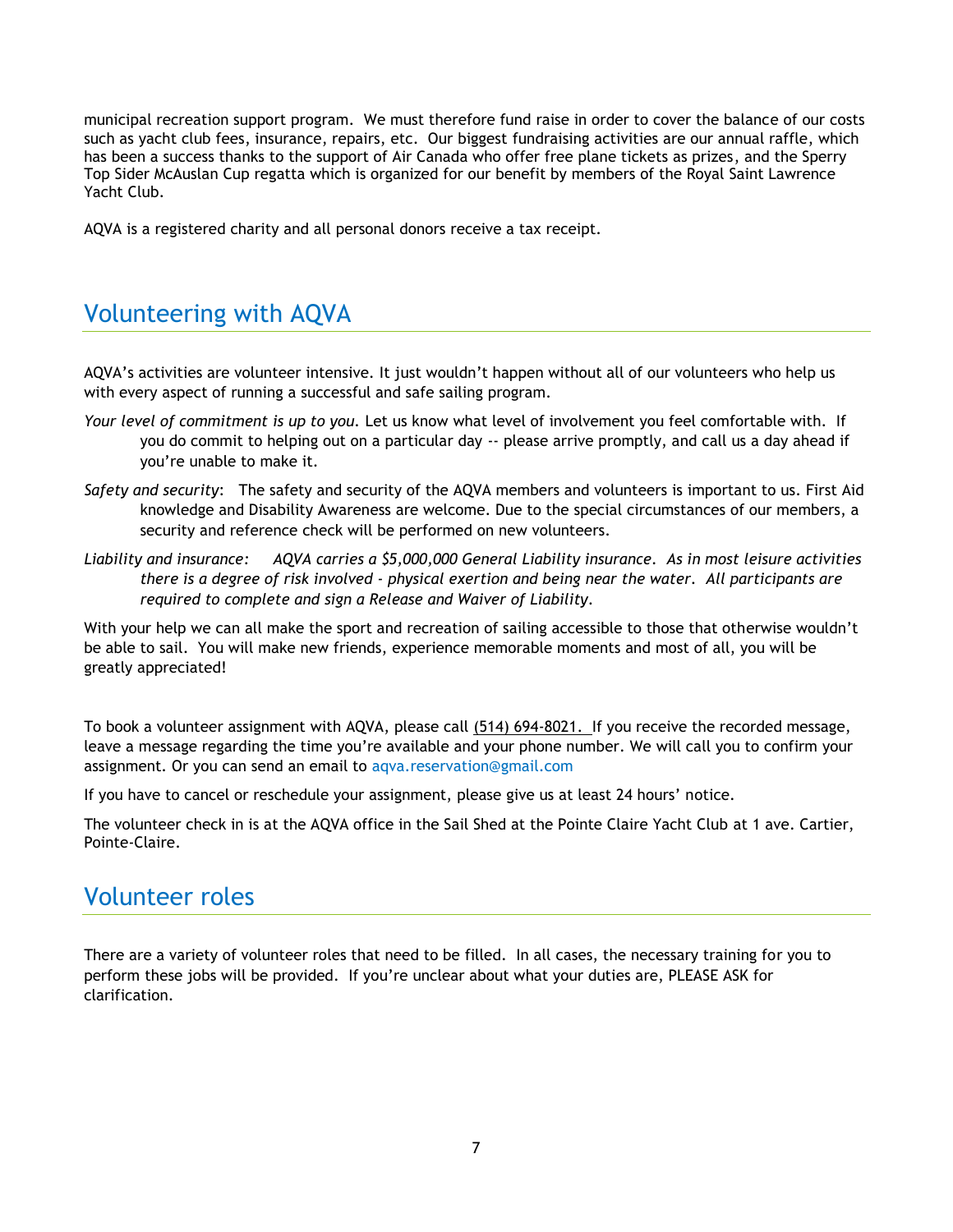

Many of the participants have little or no sailing experience. Qualified sailing companions are required until the participants are certified to sail on their own.

#### **Duties:**

- Rig and de- rig the sail boats
- Assist in the transfer of sailors from the dock to the Martin 16.
- Accompany the sailor on the water to ensure a safe and enjoyable sail.

#### **Pre-requisite skills:**

- Sail Canada White Sail level III or equivalent experience.
- Ease and comfort in sailing on small boats.

#### **Training:**

- Disability awareness
- Rigging and de-rigging the Martin 16
- Rigging and de-rigging auto-helm
- Use of hoists and slings to safely transfers sailors in and out of Martin 16
- Safety protocols

#### **When needed:**

- Two hour sessions from midday to evening Monday to Sunday
- Co-ordinate availability with AQVA manager or instructor





The staff and experienced sailors require assistance to rig and de-rig and to transfer safely in and out of the boats.

Duties:

- Rig the Martin 16, do equipment check and ensure all components are working properly.
- Assist sailor to transfer in & out of boat.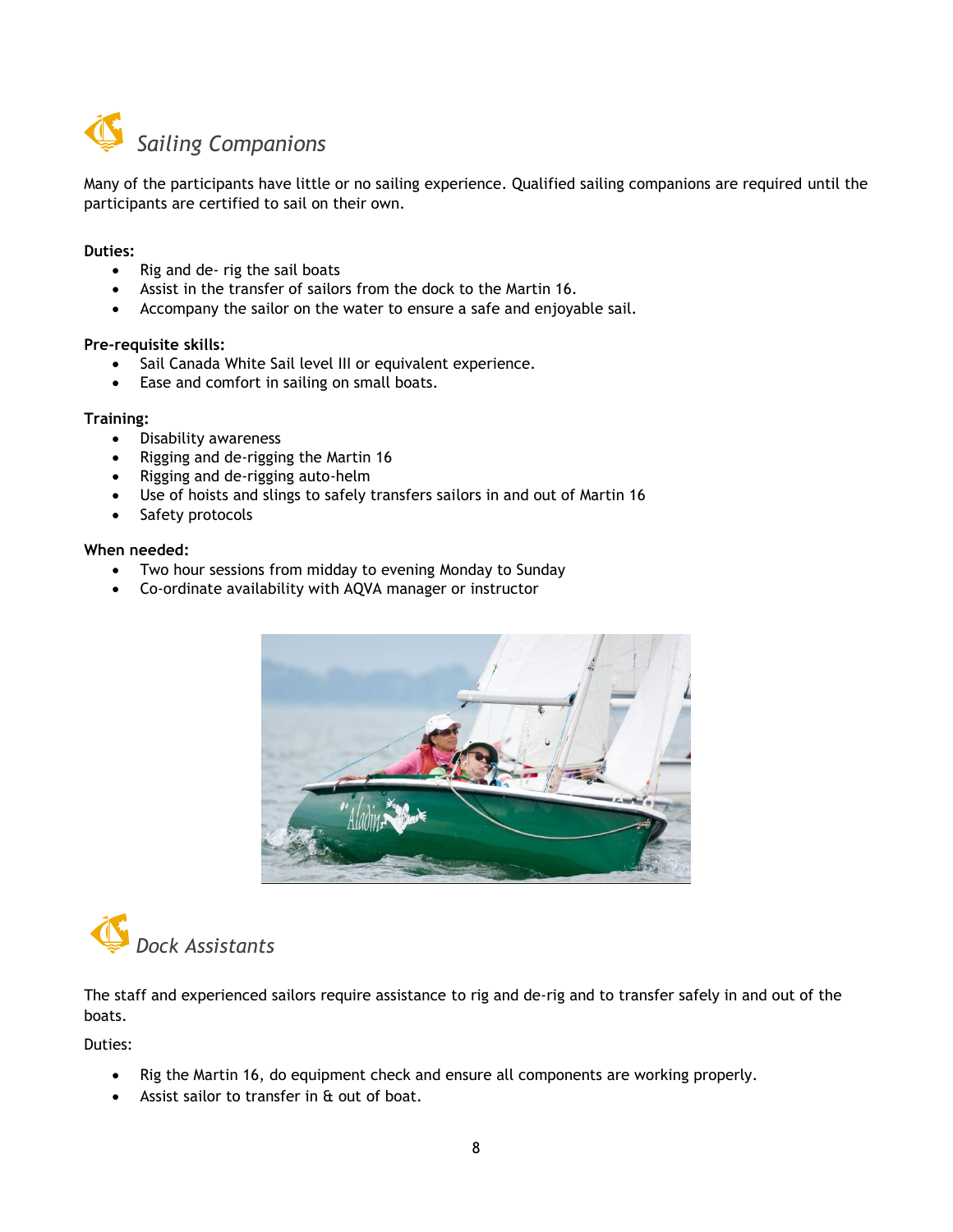- Assist sailor in tying off the bow and stern lines and departing dock area safely.
- Secure lines to dock when boat returns
- De-rigging and stowing the sails and other equipment.

#### **Training:**

- Disability awareness
- Rigging and de-rigging the Martin 16
- Rigging and de-rigging auto-helm
- Use of hoists and slings to safely transfers sailors in and out of Martin 16
- Safety protocols

#### **When needed:**

- Two hour sessions from midday to evening Monday to Sunday.
- Co-ordinate availability with AQVA manager or instructor.



LIFT TRANSFER



The boats and equipment need preventative maintenance to ensure their integrity and longevity. This will prolong the life of expensive and critical equipment, prevent sailing accidents and contribute to a safe and enjoyable sailing season.

#### **Duties:**

- Perform regular maintenance and small repairs to ensure proper functioning of equipment.
- Check that all fittings and system work properly.

#### **Pre-requisite skills:**

Mechanical aptitude and ease with tools.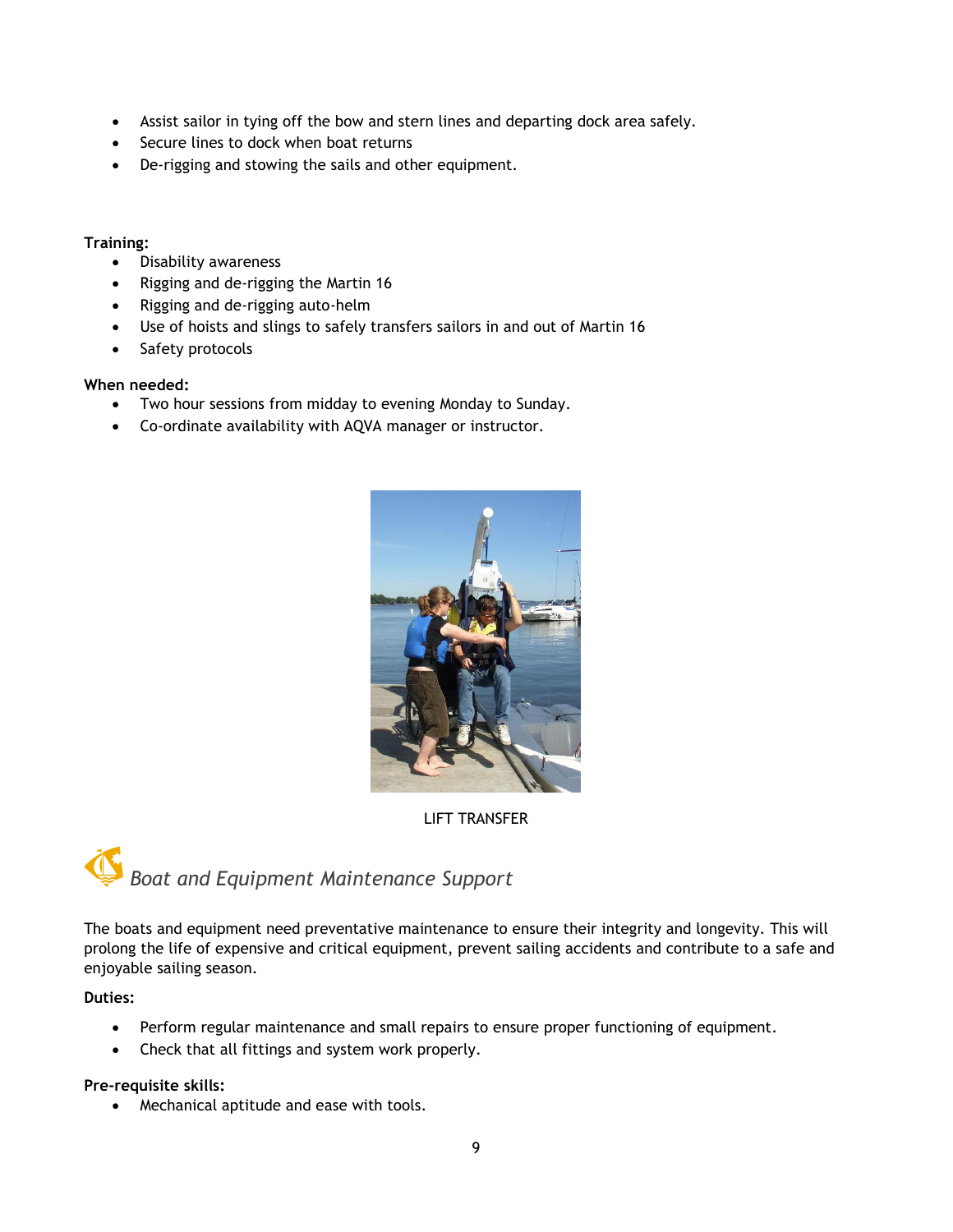• Knowledge of small boat repair

#### **Training:**

- Disability awareness
- On the job training under the guidance of knowledgeable instructor or manager.

#### **When needed:**

- At beginning of season in May for the preparation of the boats that were stored during the winter.
- Prior to and just after the Coupe du Quebec regatta. (usually the last weekend in July)
- Prior to and just after out of town regattas.
- At the end of the season to prepare and winterize the boats.
- On an "as needed" basis.
- Co-ordinate availability with AQVA manager or instructor.



AQVA hosts and is involved in numerous events including the season opening Happy Hour, annual BBQ, the Coupe du Québec Regatta, raffle draw, closing dinner and other community events.

#### **Duties**

- Provide assistance with organizing and hosting events.
- Helping participants during these events, serving food and drink and socializing.

#### **Prerequisite Skills**

Your enthusiasm and easy going, fun loving attitude.

#### **Training**

• Pre-event briefing specific to duties.

#### **When needed**

- For specific events.
- Co-ordinate availability with AQVA manager



AQVA requires administrative help throughout the year for its many organizational needs.

#### **Duties**

- Help maintain organizational records of members, equipment, sponsors and volunteers.
- Help prepare grant applications for aid from corporations, foundations and government agencies.
- Help prepare newsletters, publications and other communications.
- Help in translating text into both French and English.

#### **Prerequisite Skills**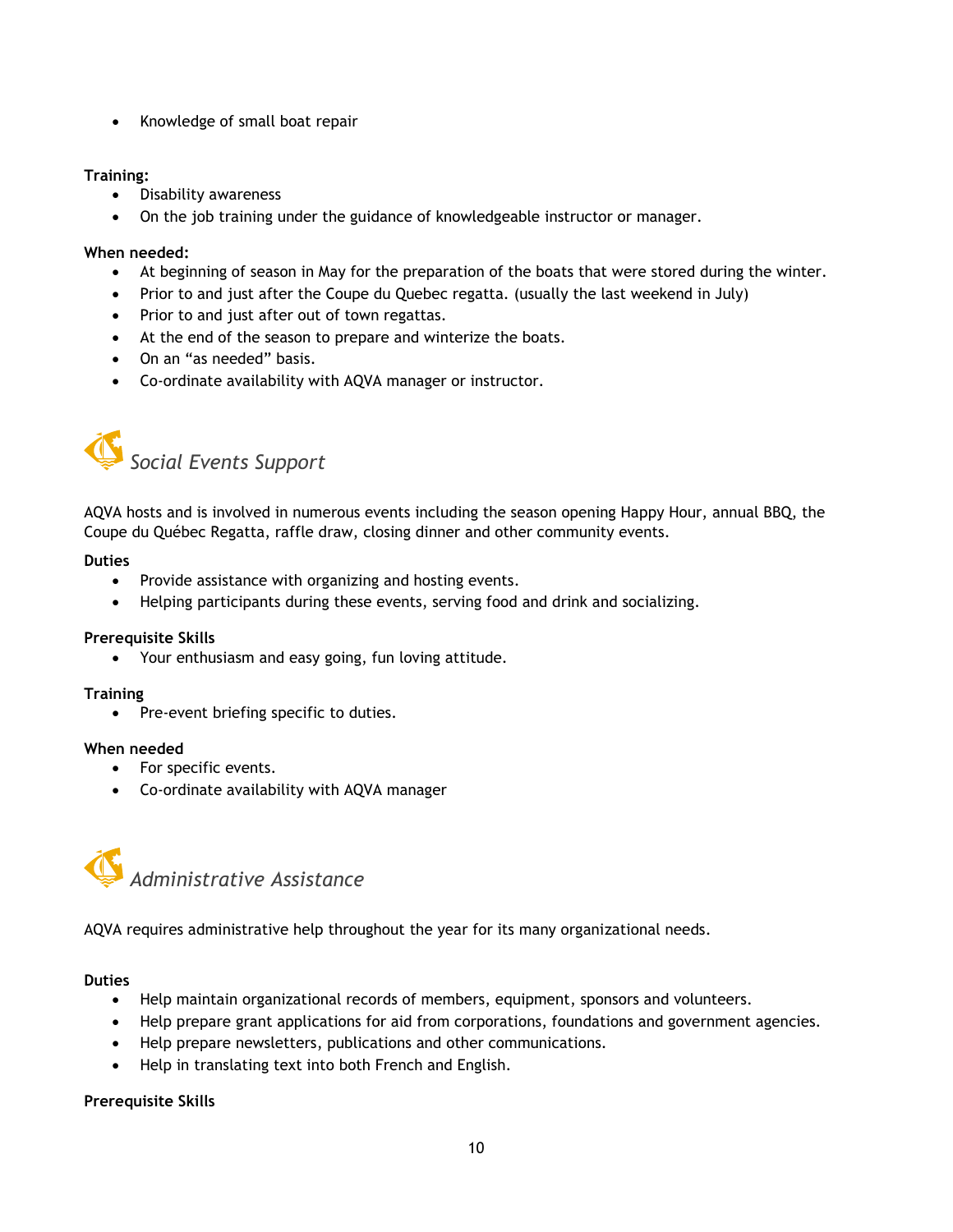- Experience in administration and computer skills in Word, Excel, and database management.
- Fluency in both English and French a plus.

#### **When needed**

- Year round for specific tasks.
- Co-ordinate availability with AQVA manager



AQVA participates in regattas with other disabled sailing programs in Toronto, Kingston, Nepean, Burlington VT, Lake George NY as well as the the Mobility Cup which is held in a different location in Canada each year. Participation in regattas is important to our sailors both on a social level and on a competitive level. Volunteers and towing vehicles (with a towing capacity of 1000 – 2000 lbs.) are needed.

#### **Duties**

- Assist in taking boats out of water, de-rigging and preparing boats for transportation by securing them to the trailers.
- Safety check of trailer tire pressure, chains, lights and wheel bearings.
- Towing the boats to and from regatta sites.
- Assist in rigging and launching the boats.

#### **Prerequisite Skills**

- Knowledge of rigging and de-rigging boats, preparing them for highway transport and mechanical aptitude.
- Experience in towing loads and safe driving practices.

#### **Training**

- Rigging and de-rigging and preparing trailers for safe transport.
- Safety and equipment check.
- Launching and retrieving boats using a trailer and/or crane.

#### **When needed**

- For specific regattas during the summer season
- Co-ordinate availability with AQVA manager



AQVA offers the Sail Canada CANSail certified learn-to-sail program.

#### **Duties**

To teach alone or provide assistance to staff in teaching the basics of sailing.

#### **Prerequisite Skills**

• Sail Canada White Sail level III or equivalent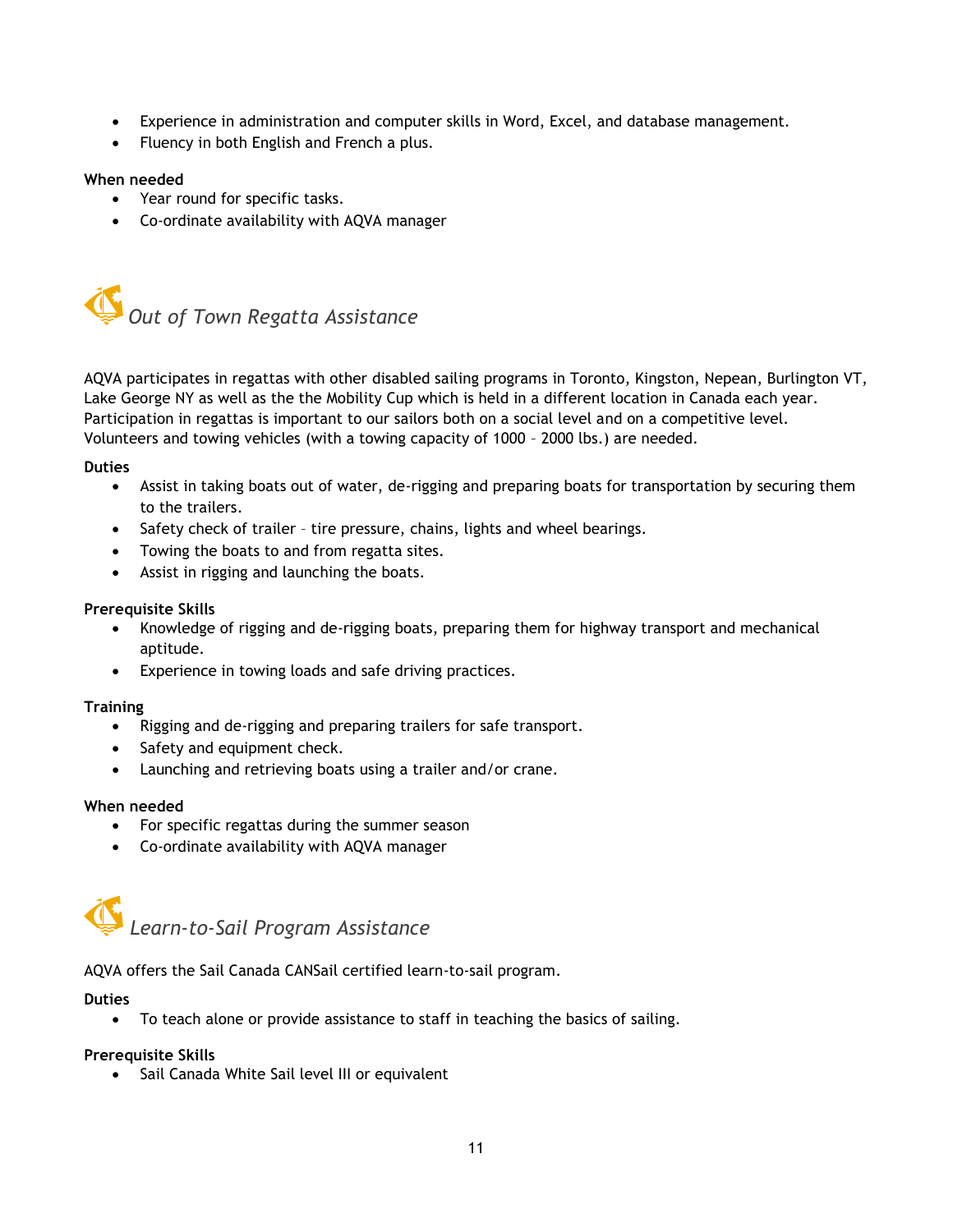- Great knowledge of sailing theory including points of sail, tacking, rigging, seamanship, knot tying, boat parts and equipment, safety protocols and Canadian Coast Guard regulations
- Calm disposition and ability to teach

#### **Training**

Disability awareness

#### **When needed**

- 2 hours one to two nights a week during the season.
- Co-ordinate availability with AQVA manager or instructor.



AQVA offers a Learn-to-Race program that helps hone the sailing skills of our members by taking advantage of group drills and practice races led by experienced racers and coaches. From starts, to mark rounding, tactics and more, we help our sailors perfect their skills and get them ready for the racing season.

#### **Duties**

- Serve as companion sailors to inexperienced racers and to experienced racers requiring physical assistance to sail
- Assist with boat rigging and transfers

#### **Skills**

- Active racing experience.
- Great knowledge class racing rules and tactics.
- Calm disposition and ability to offer advice and coach without intervening (except for safety issues).

#### **Training**

- Disability awareness
- Rigging and de-rigging the Martin 16 and 2.4MR
- Rigging and de-rigging auto-helm and sip-and-puff assistive devices
- Use of hoists and slings to safely transfers sailors in and out of Martin 16
- Safety protocols

#### **When needed**

- Monday, Thursday nights 5 pm 9 pm & Saturday 8 am 12 pm
- Coupe du Québec regatta and out of town regattas.
- Co-ordinate availability with AQVA race coach or manager



Coupe du Québec is AQVA's annual regatta. It is usually held the last weekend in July and attracts as many as 40 sailors from disabled sailing programs throughout central and eastern Canada as well as New England and New York. Sailors are divided into Silver and Gold fleets with one fleet racing in the morning and the other in the afternoon. A banquet is held on Saturday night.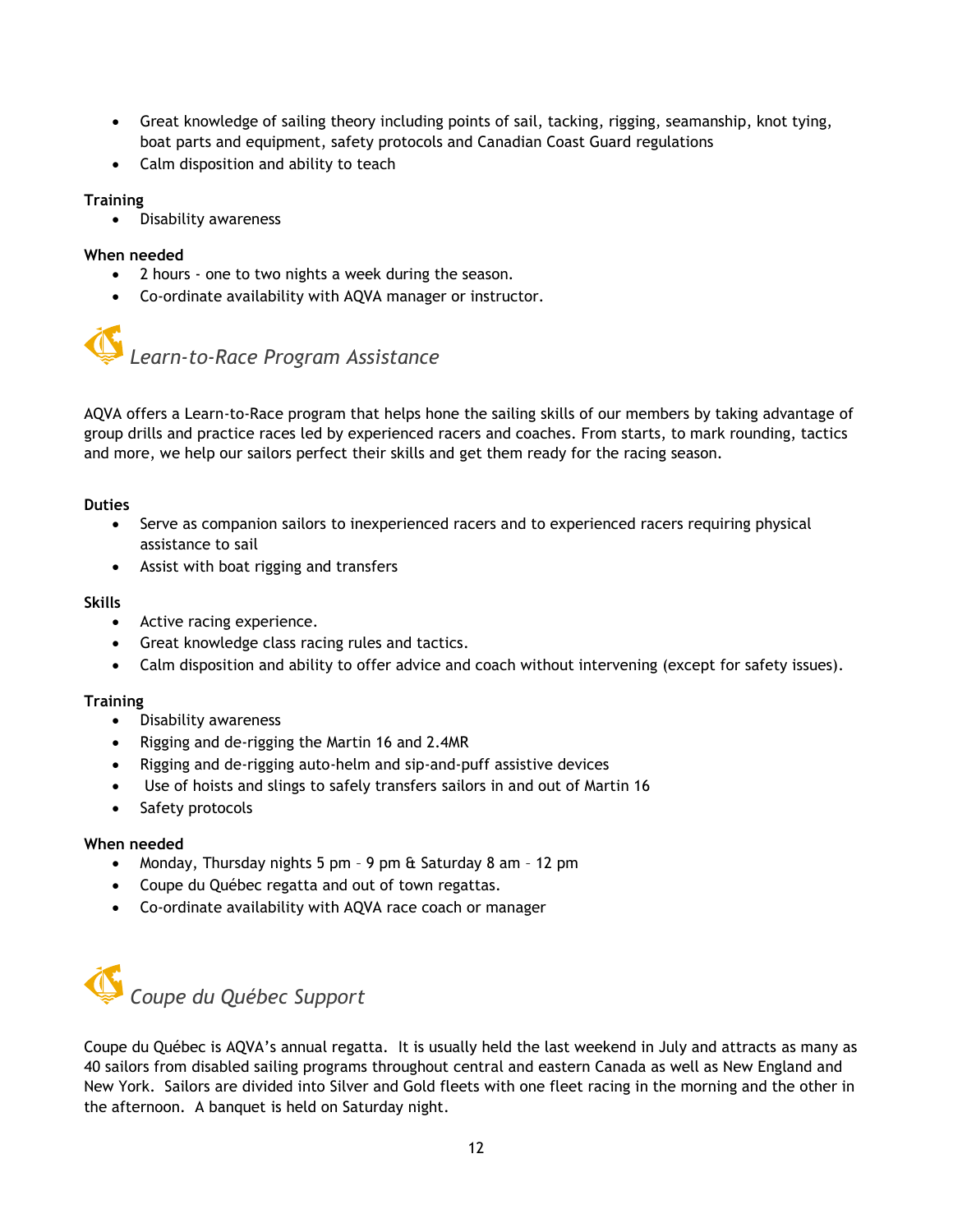Volunteers are needed for a number of jobs:

- Registration
- Sailing companion
- Dock assistance
- Boat launching, rigging & de-rigging
- Race committee & safety boats
- Spectator boats
- Serving lunch & dinner
- Finding door prizes
- Sometimes even dog sitting for guide dogs!

## *Fundraising*

One of the easiest ways to help us with fundraising is by selling tickets for our annual raffle. Tickets can be obtained from the AQVA manager throughout the season. The drawing takes place sometime in September.

Any personal contacts with corporations and/or foundations can also help us in raising the necessary funds to achieve our goals.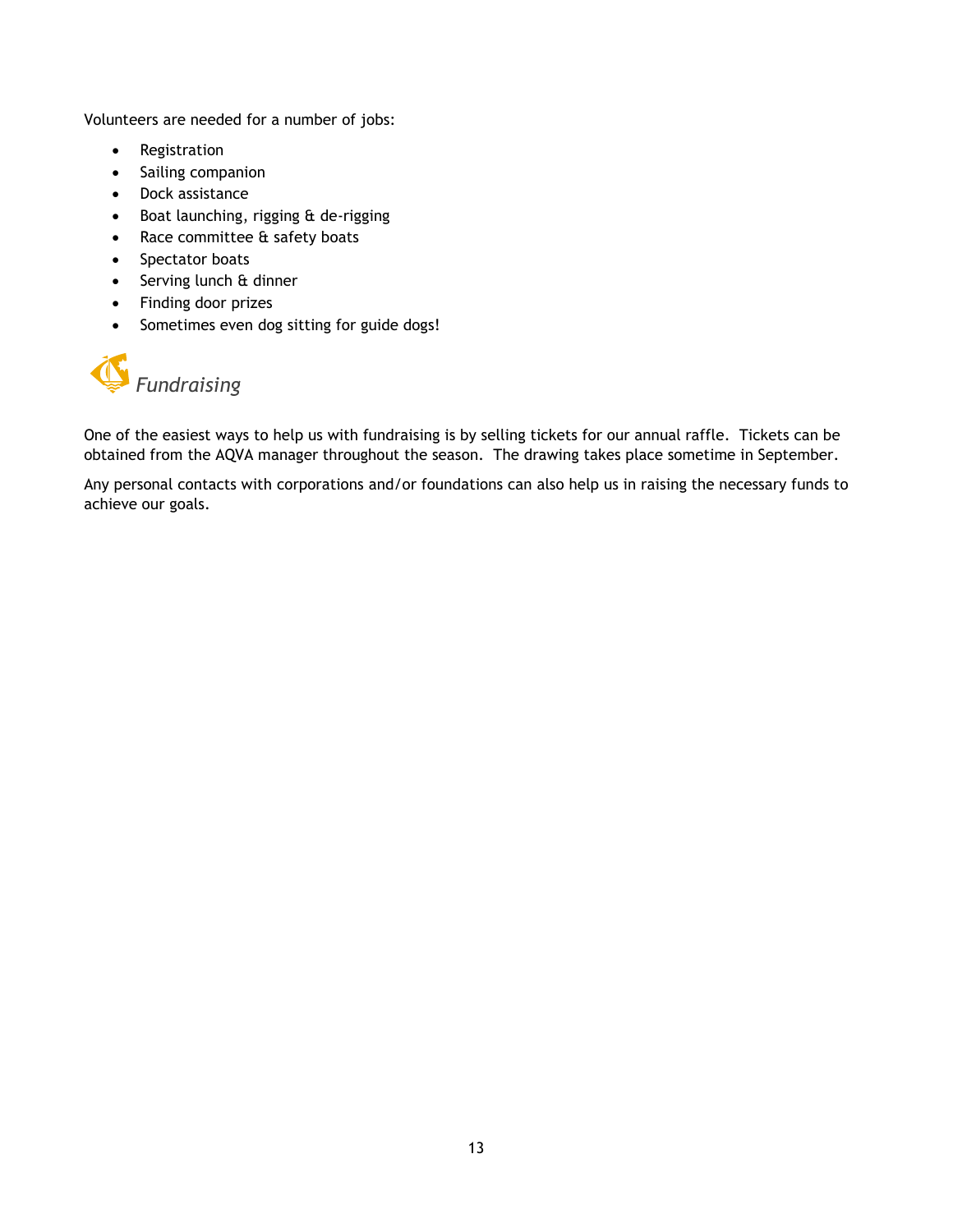## Disability Awareness

Volunteers may feel uncomfortable when meeting people with disabilities for the first time. Understanding the nature of the disability, its impact and effects will give you the ability to overcome that discomfort and allow you to focus on the person and not on their limitations. Here is a description of the disabilities you are most likely to encounter among AQVA sailors. If you would like more information please ask the AQVA manager who can share further information with you.

People in wheelchairs are people first. They neither expect nor wish to have everything done for them and want to be involved in the decision making.

It is best to ask questions, to listen and understand what the sailor needs. The key is to focus on what can be done rather than what cannot. Allow the sailors to do as much as they can independently. Assist them to help themselves.

If communication is difficult due to the disability there will be a friend, relative, or caregiver present from whom you can obtain more information. If you are unsure or need assistance, please approach the AQVA Staff -- they're there to help you.

Helping is a very personal matter, so always aim to build trust. Try not to take over. Find out more about the strengths and limitations, and then help accordingly.

Treat personal care matters as a fact of life. Treat the person as you would like to be treated, with dignity in all situations at all times.

### Special Considerations for Sailing

Problems associated with disability may arise in your dealings with the AQVA sailors. Some specific things to keep in mind to limit the impact of those issues are:

*Paralysis, the lack of feeling and limitation of movement* 

- The sailor may not be able to tell you when they're hurting themselves. Make sure that foam pads or cushions available and being used.
- Practice extreme caution when making transfers into and out of the boat not to place their weight on sharp corners or objects.
- Do not bend their paralyzed extremities in unnatural positions.

#### *Balance and/or coordination limitations*

• In balance and coordination is an issue, ensure to support or "spot" the sailor during self-assisted transfers.

#### *Lack of temperature control*

 Temperature control may be limited, particularly in paralyzed extremities, so ensure that the proper attire is used to ensure for warmth or for protection against exposure from the sun.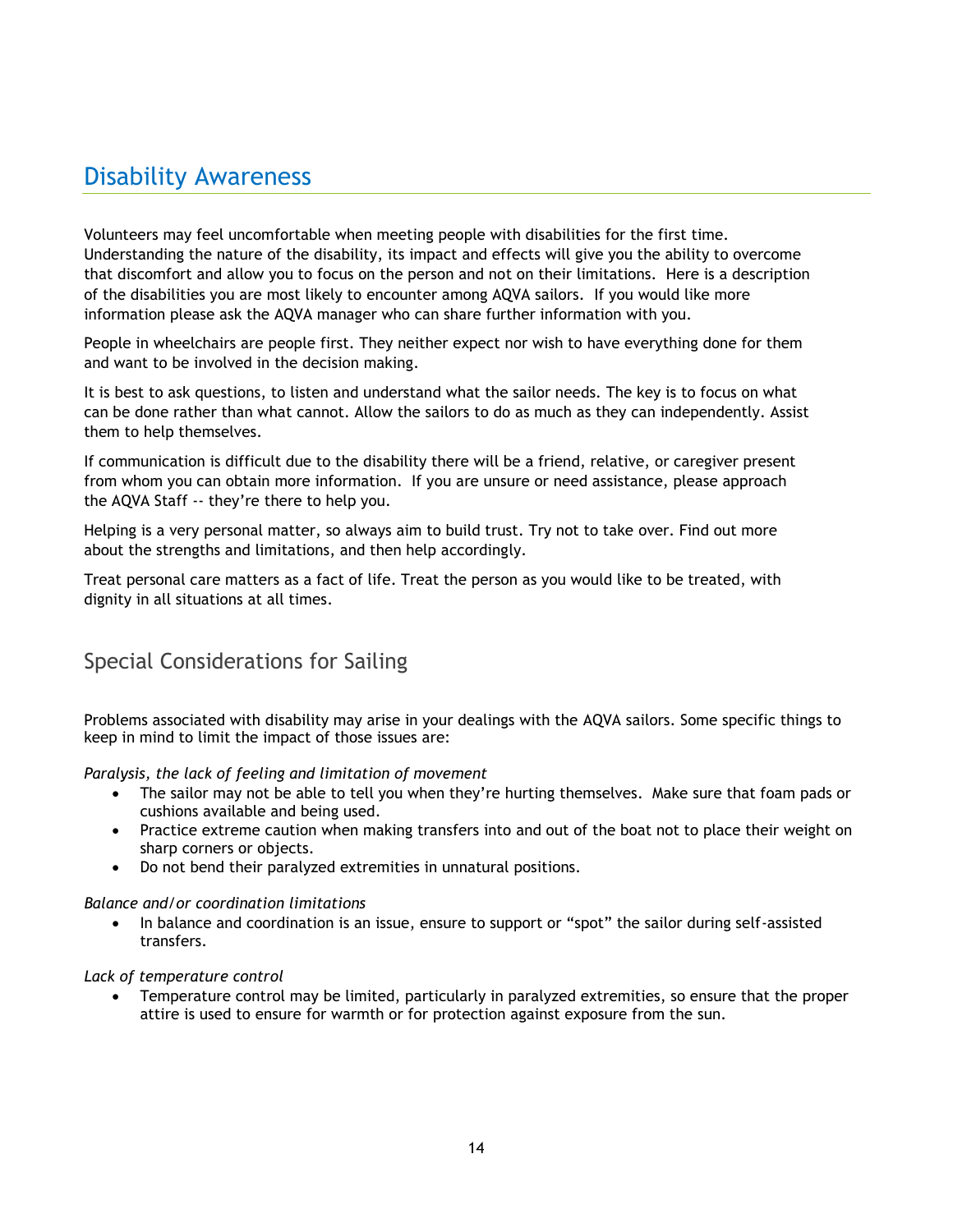| <b>DISABILITY</b>                       | <b>DESCRIPTION</b>                                                                                    | <b>IMPACT AND EFFECTS</b>                                                                                                                                                                                                                            |
|-----------------------------------------|-------------------------------------------------------------------------------------------------------|------------------------------------------------------------------------------------------------------------------------------------------------------------------------------------------------------------------------------------------------------|
| <b>CEREBRAL</b><br><b>PALSY</b>         | Movement disorder resulting from some<br>form of damage to the brain.                                 | Impaired muscle coordination, problems<br>carrying out normal movements and<br>maintaining posture and balance. Speech,<br>sensory and perceptual problems may exist.                                                                                |
| <b>MULTIPLE</b><br><b>SCLEROSIS</b>     | Chronic disabling disease of the central<br>nervous system.                                           | Causes a blocking effect on the impulses that<br>control various functions of the body.<br>Weakness, loss in sensation may occur, lack of<br>muscle coordination.                                                                                    |
| <b>MUSCULAR</b><br><b>DYSTROPHY</b>     | Chronic disease resulting in wasting or<br>degeneration of the skeletal and<br>voluntary musculature. | Muscles deteriorate - weakness in the arms,<br>legs, and trunk leading to the need for a<br>wheelchair for mobility or confinement to a bed<br>may result.                                                                                           |
| <b>SPINAL CORD</b><br><b>INJURY</b>     | Trauma to the spinal cord resulting<br>from automobile or sports accidents,                           | Diminished motor and sensory function below<br>injured segment.                                                                                                                                                                                      |
|                                         | due to injury, or disease.                                                                            | Quadriplegia: Cervical injury resulting in<br>diminished use of legs; diminished trunk<br>control; diminished use of arms and hands;<br>some voluntary movement capability at<br>shoulder, forearm, and elbow.                                       |
|                                         |                                                                                                       | Paraplegia: Thoracic injury resulting in<br>diminished use of legs; partial trunk control;<br>full use of arms.                                                                                                                                      |
|                                         |                                                                                                       | Bowel and bladder control may be affected                                                                                                                                                                                                            |
|                                         |                                                                                                       | Involuntary muscle jerks or spasms may occur in<br>the involved limbs                                                                                                                                                                                |
| <b>STROKE</b>                           | Trauma and damage to brain tissue<br>caused by a disruption of the blood<br>supply to the brain.      | Permanent neurological deficits can result with<br>all or partial loss of muscle strength on one side<br>of the body. The ability to speak or understand<br>language may also be impaired.                                                           |
| <b>TRAUMATIC</b><br><b>BRAIN INJURY</b> | Injury to the brain as the result of head<br>being struck or striking a hard object.                  | The extent of the functional impairments<br>depends in large part to the extent and to the<br>exact location of the brain tissue damage.<br>Muscle function, mobility, cognitive skills,<br>judgment, memory, and attention span may be<br>affected. |